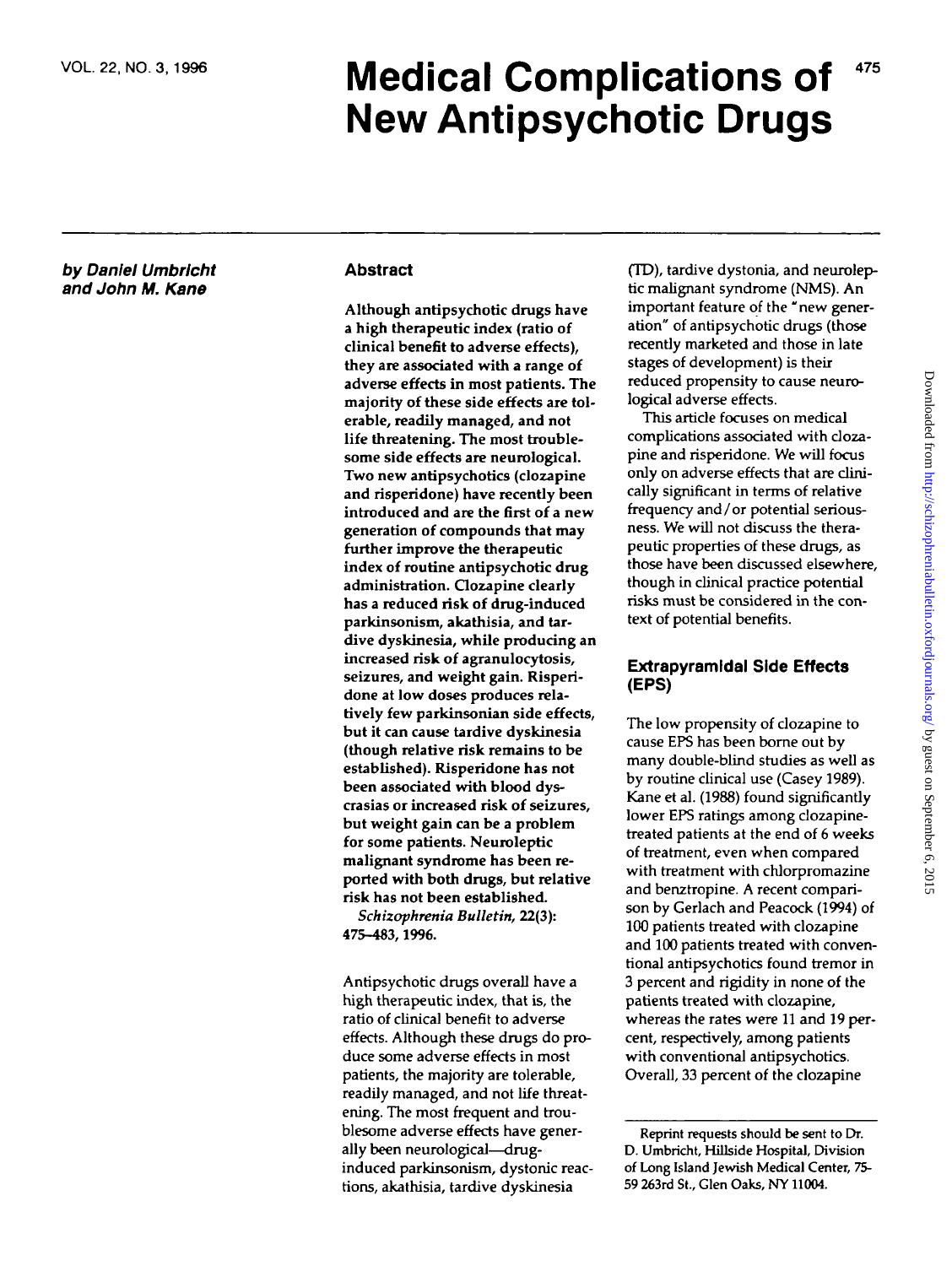group showed some signs of parkinsonism compared with 61 percent of the control group. In a study by Kurz et al. (1995), the cumulative incidence rates of various EPS were recorded during the initial 12 weeks of treatment with clozapine  $(n = 92)$  and haloperidol ( $n = 59$ ). Excluding patients who showed the signs at baseline, the cumulative incidence rates for tremor were 24.4 percent in the dozapine group and 39.3 percent in the haloperidol group; for bradykinesia, 21.8 and 47.7 percent, respectively; and for akathisia, 5.6 and 31.7 percent, respectively.

Some reports (Claghorn et al. 1987; Cohen et al. 1991) suggested that the prevalence rate of akathisia in patients on dozapine may be comparable to that in patients on conventional antipsychotics; however, this may be a carryover effect from the previous treatment, since the rate of akathisia shows a declining pattern during extended treatment with dozapine (Safferman et al. 1993). In patients who have been on dozapine for at least 3 months, the rate of akathisia was 9 percent in 22 patients, while this side effect was observed in 23 percent of 26 patients on conventional antipsychotics (Miller et al. 1996). These findings are consistent with those of Chengappa et al. (1994), who observed a rate of akathisia of 7 percent among 29 patients treated with dozapine. Regarding acute dystonia, there is only one case report with dozapine treatment (Kastrup et al. 1994), in contrast to rates of up to one-third with conventional antipsychotics.

Risperidone's propensity to cause EPS appears to be dose dependent The European (Peuskens 1995) and U.S. multicenter (Marder and Meibach 1994) studies reported that at doses of 16 mg, the increase from baseline in severity of parkinsonism was com-

parable to the change observed in patients on haloperidol 20 mg, while doses below 12 mg the change increased linearly with dose but remained lower than the observed changes in the haloperidol group. In the Canadian multicenter study (Chouinard et al. 1993), 10 mg of risperidone produced a change in parkinsonism score comparable to the haloperidol group, while the EPS change at 16 mg was not different from placebo. However, in all three studies the rate of patients requiring antiparkinsonism medication rose linearly with increasing doses of risperidone. The European multicenter study found that at all doses the change in akathisia was significantly smaller than that observed for haloperidol. While these data suggest that risperidone has a lower propensity than haloperidol to cause EPS, only the European multicenter study used a dose of haloperidol (10 mg) that was within the range of the different risperidone doses. Both North American studies used 20 mg of haloperidol as the comparator. In three studies with similar doses of risperidone and haloperidol, the overall severity of EPS was not found to be significantly different (Claus et al. 1992; Ceskova and Svestka 1993; Min et al. 1993). However, the use of anticholinergjc medication was lower in the risperidone group in the two studies (Claus et al. 1992; Ceskova and Svestka 1993) that provided data. Ceskova and Svestka (1993) also found that risperidone was less likely to cause akathisia.

In conclusion, these data suggest that risperidone shows a linear relationship between dose and occurrence of EPS. Its propensity to cause EPS at doses of 6 mg is probably lower than that of comparable doses of haloperidol, but the available data are less convincing in this regard.

Some patients can dearly show EPS at doses as low as 3 mg. The available data suggest that the propensity to cause akathisia may be less at any given dose compared with haloperidol.

# **TD**

The syndrome of abnormal involuntary movements referred to as TD has been, in many ways, the most serious adverse effect of conventional neuroleptics, though it is rarely immediately life threatening. Given its frequency, its potential for persistence, and the existence of rare cases in which severe disability and suffering can result, the risk of TD has at times been suggested to outweigh the benefits of antipsychotic drugs. Most experts and consensus reports (American Psychiatric Association 1992) have conduded that, when indicated and appropriately used, the benefits of these drugs dearly outweigh the risks. At the same time, TD has been the focus of enormous research efforts and has provided a major impetus to new drug development.

One of the most impressive aspects of dozapine's novel dinical profile is its qualitatively reduced propensity to produce acute EPS such as dystonia and pseudoparkinsonism. There are problems in determining the inddence of TD, particularly with dozapine, that should be acknowledged at the outset. A subset of individuals with schizophrenia may have involuntary movements that were present before the introduction of antipsychotic medications or that may have developed over time without medication treatment. It has been suggested that this is more likely to be the case in patients with poorer prognosis, and these patients are the most likely to be treated with clozapine. In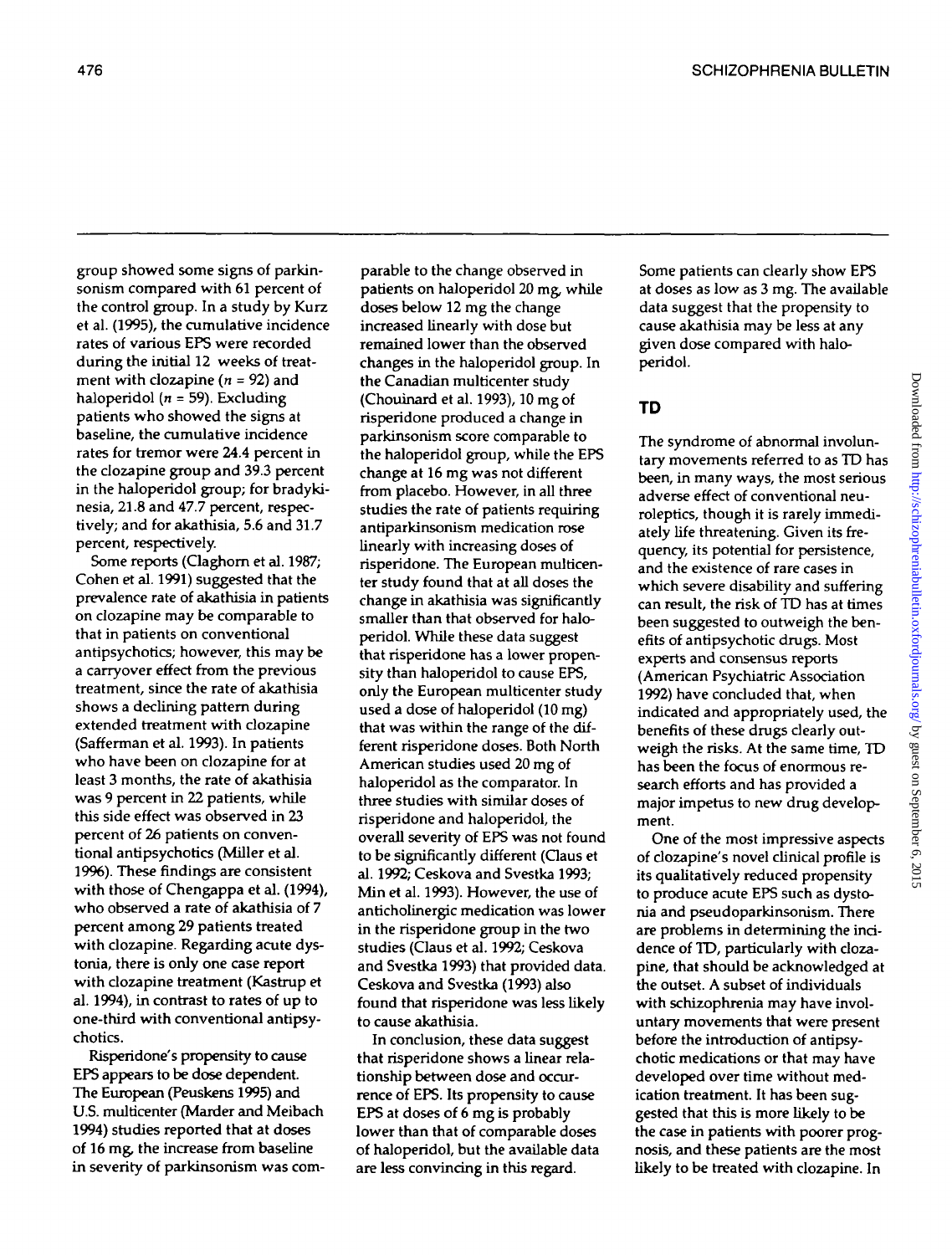addition, since clozapine has rarely been used as a first-line drug, dozapine-treated patients have, as a rule, received varying degrees of prior treatment with conventional antipsychotic drugs. Therefore, if patients develop TD after being switched to clozapine, it is difficult to establish it as the causative agent.

With this as background, it is remarkable that only a handful of cases of putative TD have been described in association with clozapine (Kane et al. 1993; Dave 1994). This low incidence suggests that, if TD is associated with clozapine, it is seen significantly less frequently than it is with conventional antipsychotic drug treatment. In fact, clozapine has been shown to be an effective treatment for patients with severe TD or tardive dystonia (Van Putten et al. 1990; Lieberman et al. 1991; Lamberti and Bellnier 1993; Tamminga et al. 1994). The critical question is whether or not the improvement in movement disorders seen after clozapine treatment is a "masking" or a true amelioration. In trials that have attempted to address this issue, it appears to be the latter (Tamminga et al. 1994).

Risperidone's propensity to produce EPS was systematically studied in clinical trials. It is dear that risperidone does cause EPS in a doserelated fashion. At doses of 16 mg/day, risperidone produces EPS at a rate comparable to that of haloperidol at 10 mg/day, but lower than that of haloperidol at 20 mg/day. At doses of 4 or 6 mg/day, risperidone produced significantly fewer EPS than haloperidol at 10 or 20 mg and was not distinguishable from placebo in trials that used placebo controls (Chouinard et al. 1993; Marder and Meibach 1994). The roughly 20 percent incidence of EPS among placebo-treated patients was probably caused by a carryover effect from

previous antipsychorics that the patients had been receiving.

The observation that risperidone at the higher doses does produce EPS (in contrast to clozapine, for which a dose-response relationship is not apparent) supports the possibility that TD may occur in some patients. Indeed a few case reports are now beginning to emerge involving patients who have been treated only or primarily with risperidone or had no evidence of TD before the introduction of risperidone (Addington et al. 1995; Woerner et al., in press).

Whether or not risperidone has reduced the propensity to cause TD compared with conventional antipsychotics remains to be seen, pending further experience with the drug.

Based on a post hoc analysis, Chouinard (1995) reported that patients who had TD upon entering a clinical trial that compared risperidone and haloperidol improved more on risperidone 6 mg/day than they did on haloperidol 20 mg/day. The significance of this finding remains to be seen as longer trials are conducted in patients with preexisting movement disorders.

# **NMS**

We were able to identify seven case reports of NMS assodated with clozapine treatment. The first one described a 76-year-old male patient in whom NMS developed after dozapine had been added to carbamazepine treatment. This patient had previously developed hyperthermia, akinesia, and increased creatine phosphokinase during treatment with bromperidol (Müller et al. 1988). Four cases have been reported in which NMS developed during clozapine monotherapy (Anderson and Powers 1991; Das Gupta and Young 1991; Miller et al. 1991; Reddig et al.

1992). In one of the cases, a history of NMS was present (Miller et al. 1991), while in another case previous treatment with fluoxetine may have played a role (Reddig et al. 1992). This case was later treated with clozapine at a lower dose without recurrence of NMS. An additional case report (Pope et al. 1986) described the development of NMS in a patient with a prior history of NMS when clozapine was added to lithium treatment. Finally, Nopoulos et al. (1990) reported on a case with dassical signs of NMS, except for the lack of rigidity, during treatment with dozapine.

These reports demonstrate that NMS can occur during dozapine therapy and must be induded in the differential diagnosis when a patient on dozapine presents with fever. A previous history of NMS is a likely risk factor. However, the low number of cases on clozapine monotherapy suggests that clozapine's propensity to cause NMS is substantially lower than it is for conventional antipsychotics.

Two reports have described the occurrence of NMS in assodation with risperidone treatment. Webster and Wijeratne (1994) described two geriatric patients who developed NMS shortly after initiating risperidone treatment. In one case, an 82 year-old had been treated with sulpiride for more than 10 years but then developed EPS and was switched to risperidone. After 5 days, NMS developed. In the second case, an 81-year-old woman was switched to risperidone treatment after EPS developed secondary to treatment with trifluoperazine and sulpiride. Within 12 hours of the first risperidone dose, signs of NMS developed. In both cases, the occurrence of EPS before the switch to risperidone suggests that the initial neuroleptics may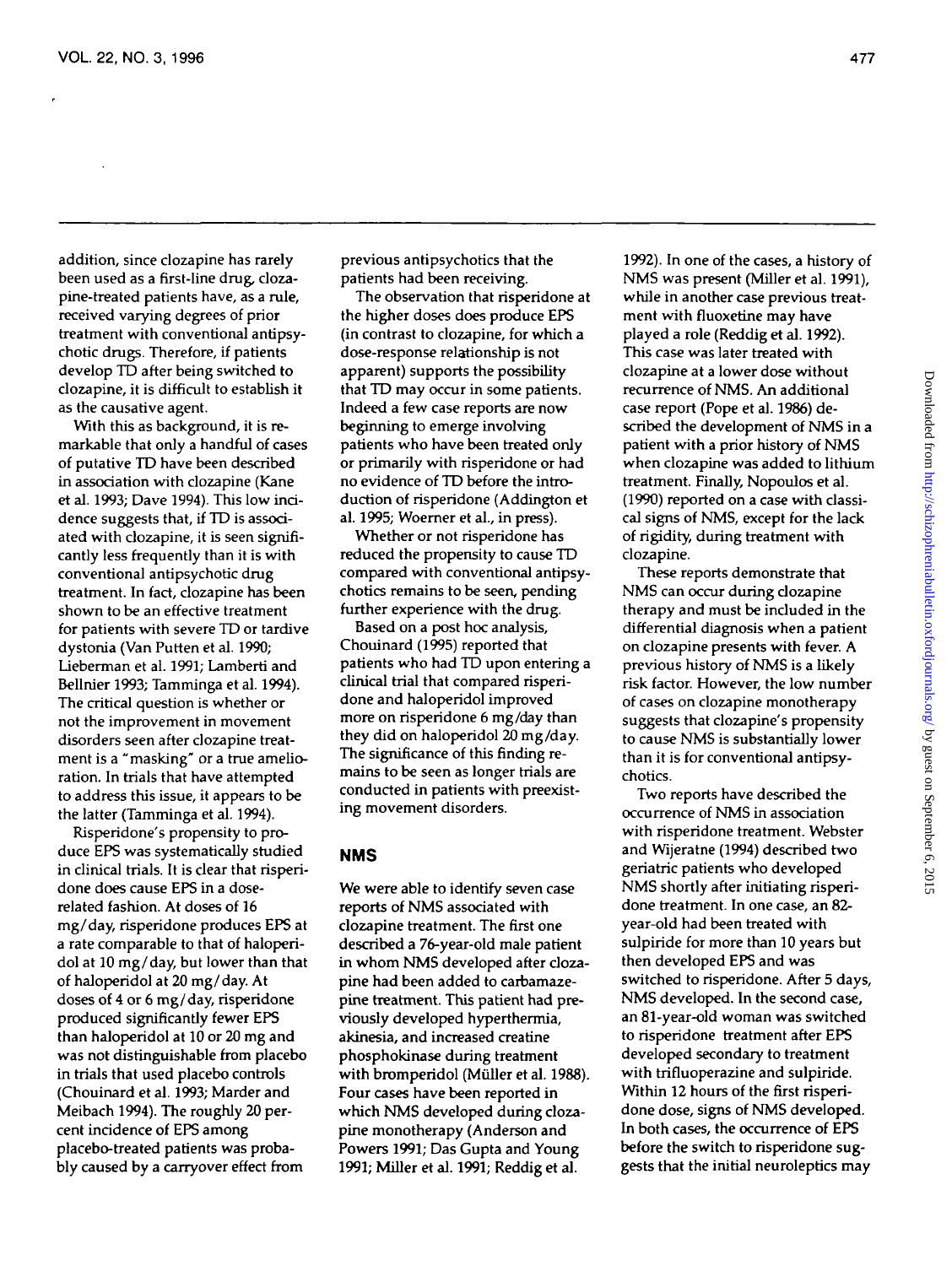have been involved. Finally, Raitasuo et al. (1994) described a case of a 31 year-old man with a prior history of NMS with haloperidol treatment and an exceptional susceptibility to EPS who developed NMS after 15 days of risperidone titration up to 6 mg/day.

Given the propensity of risperidone to cause significant EPS at doses above 10 mg, it is likely that more cases of NMS will be observed with continuing use.

#### **Hypotension**

Because of its antagonism of noradrenergic receptors, dozapine can cause a significant decrease in systolic and diastolic blood pressure, leading to orthostatic hypotension that can result in dizziness and syncope. The reported incidence rates for this side effect range from as low as 1.2 percent (Povlsen et al. 1985) to 35 percent (Leppig et al. 1989). In most studies, the rates lie between 6 and 13 percent (Kane et al. 1988; Honigfeld and Patin 1990; Naber and Hippius 1990; Jalenques and Coudert 1992; Clozapine Study Group 1993). If one considers dizziness a symptom of postural hypotension, two more studies reported rates of 37 percent (Breier et al. 1994) and 50 percent (Lieberman et al. 1994).

Generally, this side effect occurs transiently at the beginning of treatment and disappears in most patients with continued treatment. Following the recommended titration of clozapine can minimize occurrence and severity. For the rare cases in which hypotension persists, elastic stockings and fludrocortisone have been recommended (Lieberman et al. 1989).

Risperidone also possesses antagonist properties at a-adrenergic receptors. It can therefore be expected to

and has been found to cause orthostatic hypotension in susceptible patients. Including reports of orthostatic dizziness, the rates range from 3 to 30 percent (Ceskova and Svestka 1993; Hoyberg et al. 1993; Marder and Meibach 1994; Peuskens 1995). In the European multicenter study (Peuskens 1995), the highest rate of orthostatic dizziness (30.4%) was observed at a dose of 16 mg of risperidone, while the rate for 10 mg of haloperidol was 23 percent. In the U.S. multicenter study, treatment with 16 mg of risperidone was also associated with the highest rate of dizziness (10.9%), whereas no patient on placebo and only 4.5 percent of the patients on haloperidol reported this side effect (Marder and Meibach 1994). In the Canadian multicenter study (Chouinard et al. 1993), 3 out of 92 patients on risperidone experienced transient hypotensive episodes (in 1 patient accompanied by syncope), whereas no such events were observed in the patients on haloperidol or placebo. No special measures were required for the treatment of these episodes. Compared with perphenazine, risperidone was found to phenazine, itsperiuolie was found re associated with hypotelision in about twice as many cases

These data suggest that transient hypotension at the beginning of risperidone treatment may occur in up to a third of all patients. For this reason, risperidone should be started at a low dose and titrated upward as tolerated.

## **Weight Gain**

Treatment with conventional antipsychotics is often associated with weight gain—a side effect that can be quite bothersome to patients and can increase the long-term risk for cardio-

vascular morbidity and mortality (Doss 1979; Bernstein 1987; Brady 1989). Clozapine is no exception with regard to this side effect. Retrospective chart reviews (Povlsen et al. 1985; Gerlach et al. 1989; Leppig et al. 1989; Naber et al. 1989) suggest incidence rates of weight gain in patients taking clozapine that ranged from 1 percent in a short-term study (Naber et al. 1989) to 23 percent in a long-term study (Leppig et al. 1989). In a point-prevalence study (Schmauss et al. 1989), 69 percent of 27 patients treated with dozapine for 7 to 8 years were found to be overweight. Recently, more detailed studies (Leadbetter et al. 1992; Lamberti et al. 1992,1993; Tuan-Ping et al. 1993; Umbricht et al. 1994; Hummer et al. 1995) suggest specifically that weight gain associated with clozapine treatment is substantial and significantly higher than that assodated with conventional neuroleptic therapy. Most weight gain occurs during the first 6 to 12 months. While the amount can vary considerably among patients, the available data suggest that at least two-thirds of all patients will experience moderate to marked weight gain (Lamberti et al. 1992; Leadbetter et al. 1992; Umbricht et al. 1994). Two long-term studies (Lamberti et al. 1993; Umbricht et al. 1994) found that patients may continue to gain weight well into the second and third year of treatment. In one study (Umbricht et al. 1994) that evaluated 68 patients with a followup time ranging from 3 to 90 months, the cumulative proportions of patients becoming 10,20,30, and 40 percent overweight were 86, 54, 23, and 13 percent, respectively. These authors also found that being overweight at baseline did not prevent patients from gaining further weight, indicating an absence of a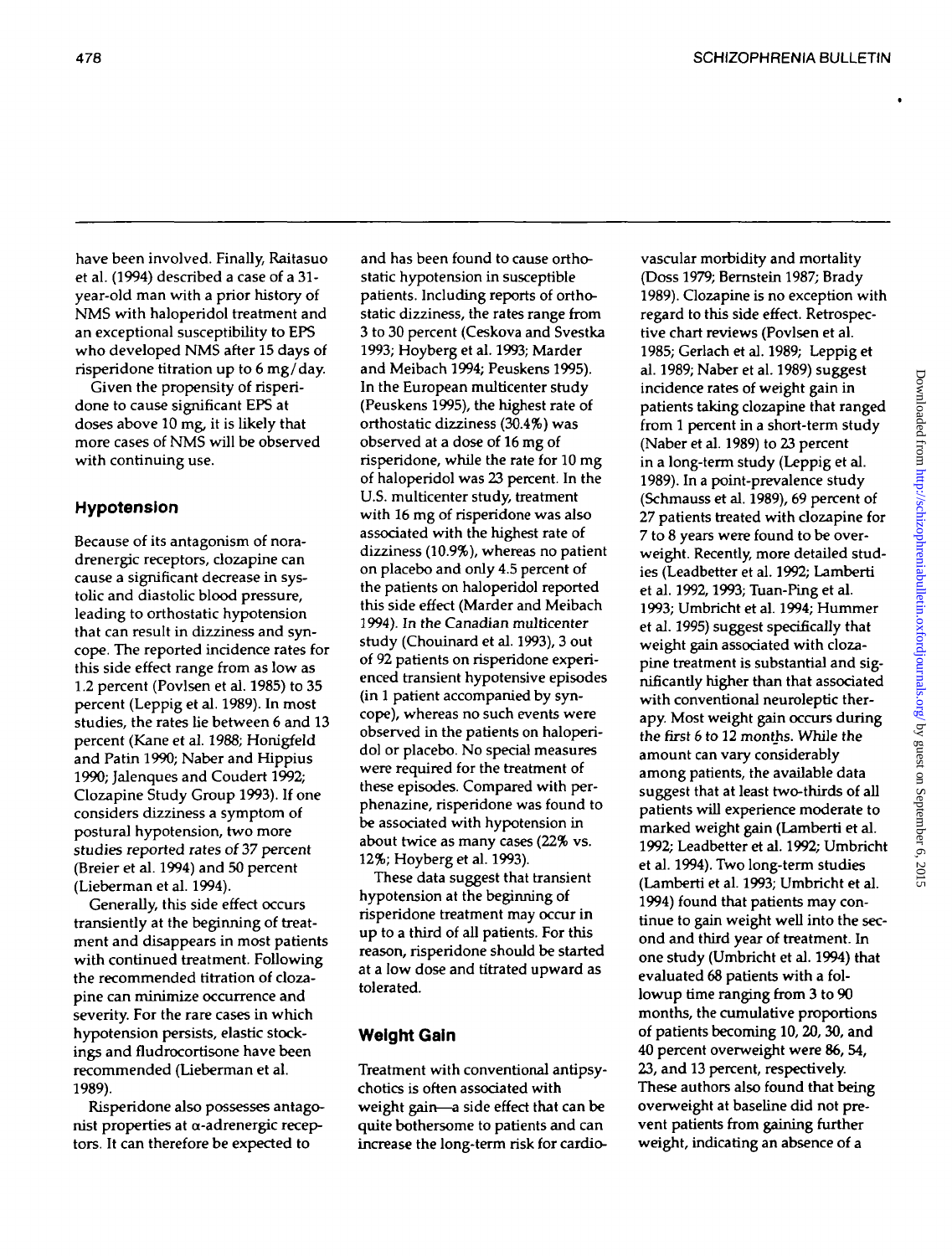ceiling effect. Unfortunately, no systematic research has been conducted to date to address the question of how to prevent and best treat this side effect. At least during the initial treatment phase, dozapine dose has not been found to be correlated with weight gain (Umbricht et al. 1994; Hummer et al. 1995).

Risperidone treatment has been reported to be assodated with moderate weight gain in some studies although it has been less well studied than clozapine with regard to this side effect. In the European multicenter study (Peuskens 1995), which included 1,362 patients, a significant body-weight increase was observed at all risperidone dose levels (1, 4, 8, 12, and 16 mg/day). Weight increase was noted in 26 to 39 percent of the patients in the different treatment groups. It was also significantly higher at 8, 12, and 16 mg of risperidone than at 16 mg of haloperidol. Marder and Meibach (1994), reporting on the U.S. multicenter study, observed a significant correlation between risperidone dose and weight gain without providing more detailed data. In a double-blind study (Hoyberg et al. 1993) in which risperidone was compared to perphenazine, weight gain was observed in 52 percent of all patients treated with risperidone compared with 24 percent of those on perphenazine. However, other studies have found that risperidone treatment was not associated with weight gain (Ceskova and Svestka 1993; Min et al. 1993) or that weight change was modest and not different from weight change observed in haloperidol-treated patients (Claus et al. 1992).

Harmon et al. (1994), investigating weight gain associated with treatment with dozapine, risperidone, or haloperidol decanoate, found that patients treated with dozapine or

risperidone gained significantly more weight than patients on haloperidol decanoate. Maximum weight gain was assodated with duration of treatment.

Overall, these data indicate that both dozapine and risperidone treatment are likely to produce weight increase in some patients. It seems that this side effect is more prominent for dozapine in terms of both the proportion of patients affected and the degree of weight gain observed. The available data also suggest that in the case of risperidone a correlation exists between dose and weight gain; this has not been demonstrated for dozapine.

#### **Hematologic Adverse Effects**

The fact that clozapine is associated with a higher incidence of agranulocytosis than conventional antipsychotic drugs has been the major factor limiting its use. Without this liability, dozapine might long ago have become the treatment of choice for schizophrenia (and other psychotic disorders). Recent results from the data base of the dozapine patientmonitoring systems in Britain, the United States, France, Canada, and Australia show the inddence of agranulocytosis to be less than 0.8 percent (Dev et al. 1994). Since the launch of clozapine in 1972, 688 cases of agranulocytosis (defined as a reduction in the absolute neutrophil count to below 500/mm<sup>3</sup> ) have been reported. The median age of the patients was 40, the median daily dose of dozapine was 350 mg, and the median duration of clozapine therapy before the development of agranulocytosis was 60 days. Alvir et al. (1993) showed that older and female patients are at greater risk for developing agranulocytosis but

found no relationship with dose or other factors. The affected patients usually recovered within 4 to 21 days of stopping dozapine treatment.

Hematopoietic growth factors have been shown to be useful in facilitating recovery from dozapine-induced agranulocytosis (Geibig and Marks 1993; Oren et al. 1993). A retrospective review indicated that the time to recovery was almost halved in patients who received growth factors in comparison with patients who did not (Dev et al. 1994).

Seventy-nine patients died from complications of dozapine-assodated agranulocytosis between 1972 and 1994; however, the percentage of fatalities has decreased steadily and significantly over the past 22 years (Dev and Krupp 1995).

Risperidone has not been assodated to date with agranulocytosis or other blood dyscrasias.

#### **Seizures**

Although the relationship between schizophrenia and epilepsy remains a topic of some controversy, it is clear that antipsydiotic medications do increase the incidence of epileptic seizures in patients with schizophrenia. Clozapine appears to have a higher risk than conventional antipsychotics of causing seizures. Devinsky et al. (1991) reviewed all of the reports of epileptic seizures in more than 7,000 patients exposed to dozapine during the 16-year period before Food and Drug Administration approval and subsequently during the first 6 months after marketing (Devinsky and Pacia 1994).

Among the 1,718 patients treated with dozapine in the United States between 1972 and 1988, 2.9 percent had generalized tonic-donic seizures while receiving dozapine. A life-table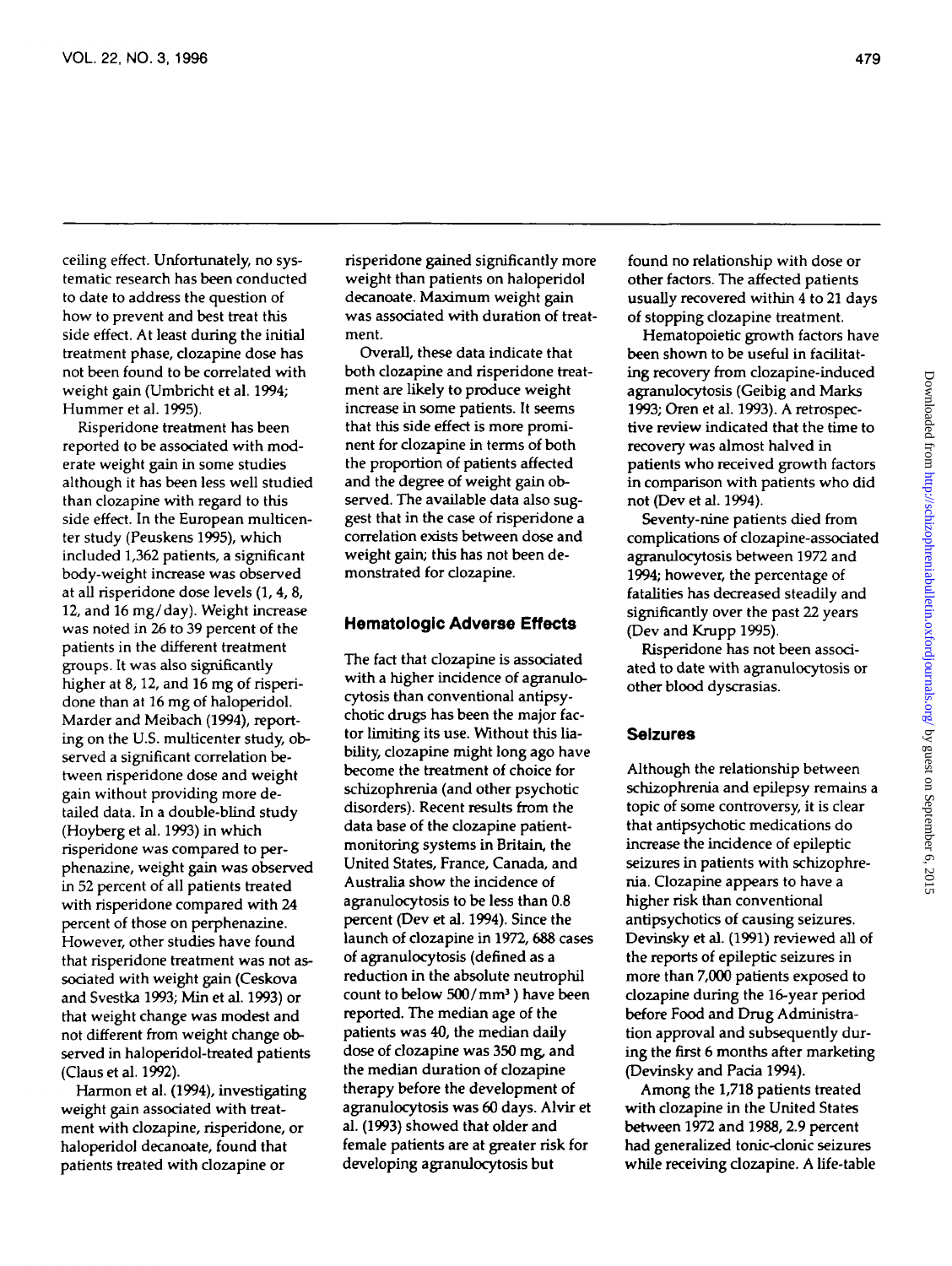analysis of these data revealed a cumulative risk of 10 percent after 3.8 years of dozapine treatment.

These investigators also reported an increased risk of seizures with higher doses of clozapine—4.4 percent at 600 mg/day or higher; 2.7 percent at doses between 300 and 599 mg, and 1.0 percent at doses below 300 mg. Rapid dosage escalation also was believed to increase seizure risk. Among the 41 patients who experienced seizures, 31 remained on dozapine either at a lower dose or with anticonvulsant therapy.

In their review of 5,629 patients exposed to dozapine in the first 6 months after marketing, Devinsky and Pacia (1994) found 71 patients who experienced tonic-clonic seizures, yielding an incidence of 1.3 percent. In this cohort, no dosedependent increase in risk for seizures was apparent. The authors reported that 29 of 37 patients maintained on dozapine were able to continue therapy without a recurrence of seizures following a reduction in dosage, a rechallenge with more gradual dosage titration, or the addition of anticonvulsants.

Myoclonic seizures without loss of consciousness or with progression to generalized tonic-donic seizures have also been observed with dozapine treatment (Devinsky and Pacia 1994). As these authors pointed out, myoclonic seizures are often underreported and may be more common than realized. Episodes of unexplained falling or so-called "drop attacks" have been reported with dozapine, which may also be the result of myodonic seizures (Berman et al. 1992). Malow et al. (1993) reported that myodonic seizures resolved with dosage reduction or the addition of valproic acid in three of five patients.

The mechanism responsible for

dozapine's epileptogenidty remains undear, though regional brain spedficity and/or noradrenergic activity have been postulated as contributing factors.

In contrast to dozapine, risperidone has not been assoriated with increased seizure liability.

# **Withdrawal Effects**

Although experience with most psychoactive drugs suggests that gradual discontinuation is preferable to abrupt withdrawal, it has been suggested that the latter is particularly problematic with dozapine. Several reports of rapid return of psychotic symptoms following abrupt discontinuation of dozapine have appeared in the literature (Borison et al. 1988; Palia and Clarke 1993; de Leon et al. 1994; Musser et al. 1994). Clearly these observations underscore the need for slow withdrawal whenever possible; however, the issue of clozapine's special risk in this regard is far from dear. Given that dozapine is indicated in treatment-refractory or treatment-intolerant patients, the appropriate control group for a study of withdrawal effects would be a similar population that experienced a comparable degree of improvement with a comparative agent. Otherwise it is difficult to separate the particular vulnerability or sensitivity to abrupt withdrawal that this patient population might manifest from that assodated with dozapine withdrawal specifically. Clearly in cases of agranulocytosis, NMS, or seizures, the importance of abrupt discontinuation outweighs the potential risks.

Risperidone has not been assoriated to date with an unusual incidence or array of withdrawal effects, though gradual withdrawal still remains preferable.

# **Conclusion**

Both dozapine and risperidone are useful additions to our therapeutic armamentarium. With the exception of the risk of agranulocytosis with dozapine, these drugs produce adverse effects that are rarely life threatening and are usually manageable. As more new-generation antipsychotic drugs are developed, it is hoped that the benefit-to-risk ratio will improve even further.

## **References**

Addington, D.E.; Toews, *];,* and Addington, J.M. Risperidone and tardive dyskinesia: Case report. *Journal of Clinical Psychiatry,* 56:484-485, 1995.

Alvir, J.M.J.; Lieberman, J.A.; Safferman, A.Z.; Schwimmer, J.L.; and Schaaf, J.A. Clozapine-induced agranulocytosis: Incidence and risk factors in the United States. *New England Journal of Medicine,* 329(3):162- 167,1993.

American Psychiatric Association. *Tardive Dyskinesia: A Task Force Report of the American Psychiatric Association.* Washington, DC: The Association, 1992.

Anderson, E.S., and Powers, P.S. Neuroleptic malignant syndrome associated with dozapine use. *Journal of Clinical Psychiatry,* 52:102-104, 1991.

Berman, I.; Zalma, A.; Durand, C.J.; and Green, A.I. Clozapine-induced myodonic jerks and drop attacks. [Letter] *Journal of Clinical Psychiatry,* 53(9):329-330,1992.

Bernstein, J.L. Induction of obesity by psychotropic drugs. *Academic Science,* 499:203-215,1987.

Borison, R.L.; Diamond, B.I.; Sinha, D.; Gupta, R.P.; and Ajiboye, PA.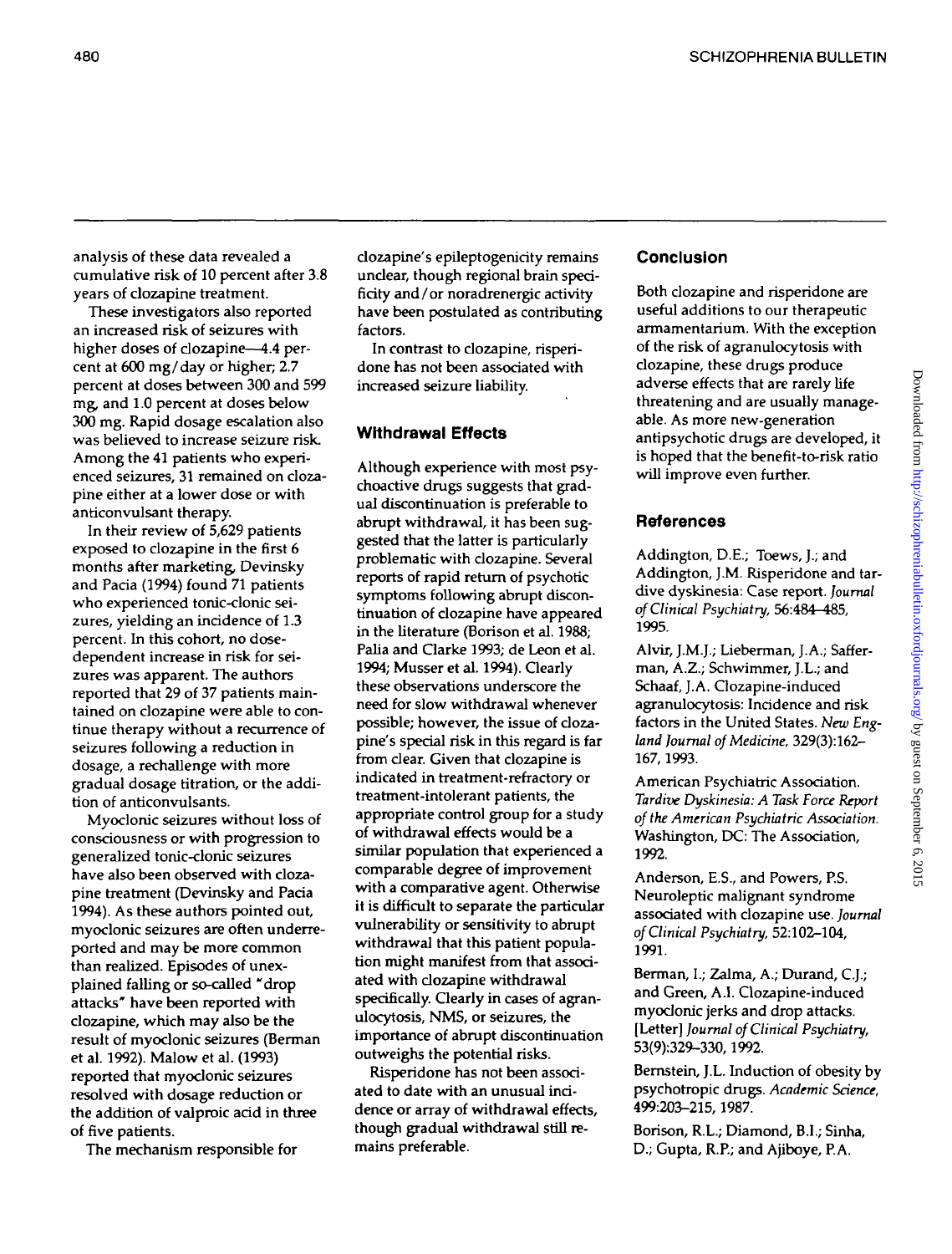Clozapine withdrawal rebound psychosis. *Psychopharmacology Bulletin,* 24(2):260-263/1988.

Brady, K.T. Weight gain associated with psychotropic drugs. *Southern Medical Journal,* 82:611-616,1989.

Breier, A.; Buchanan, R.W.; Kirkpatrick, B.; Davis, O.R.; Irish, D.; Summerfelt, A.; and Carpenter, W.T., Jr. Effects of dozapine on positive and negative symptoms in outpatients with schizophrenia. *American Journal of Psychiatry,* 151(l):20-26,1994.

Casey, D.E. Clozapine: Neurolepticinduced EPS and tardive dyskinesia. *Psychopharmacology,* 99(Suppl.):47-55, 1989.

Ceskova, E., and Svestka, J. Doubleblind comparison of risperidone and haloperidol in schizophrenia and schizoaffective psychoses. *Pharmacopsychiatry,* 26:121-124,1993.

Chengappa, K.N.; Shelton, M.D.; Baker, R.W.; Schooler, N.R.; Baird, J.; and Delaney, J. The prevalence of akathisia in patients receiving stable doses of dozapine. *Journal of Clinical Psychiatry,* 55(4):142-145,1994.

Chouinard, G. Effects of risperidone in tardive dyskinesia: An analysis of the Canadian multicenter study. *Journal of Clinical Psychopharmacology,* 15(Suppl. l):36-44,1995.

Chouinard, G.; Jones, B.; Remington, G.; Bloom, D..; Addington, D.; MacEwan, G.W.; Labelle, A.; Beauclair, L.; and Arnott, W. A. Canadian placebo-controlled study of fixed doses of risperidone and haloperidol in the treatment of chronic schizophrenic patients. *Journal of Clinical Psychopharmacology,* 13:25-40,1993.

Claghorn, J.; Honigfeld, G.; and Abuzzahab, F.S. The risks and benefits of dozapine versus chlorpromazine. *Journal of Clinical Psychopharmacology,* 7:377-384,1987.

Claus, A.; Bollen, J.; de Cuyper, H.; Eneman, M.; Malfroid, M.; Peuskens, J.; and Heylen, S. Risperidone versus haloperidol in the treatment of chronic schizophrenic inpatients: A multicentre double-blind comparative study. *Ada Psychiatrica Scandinavica,* 83:295-305,1992.

Clozapine Study Group. The safety and efficacy of dozapine in severe treatment-resistant schizophrenic patients in the U.K. *British Journal of Psychiatry,* 163:150-154,1993.

Cohen, B.M.; Keck, P.E.; Satlin, A.; and Cole, J.O. Prevalence and severity of akathisia in patients on dozapine. *Biological Psychiatry,* 29:1215- 1219,1991.

Das Gupta, K., and Young, A. Induced neuroleptic malignant syndrome. *Journal of Clinical Psychiatry,* 52:105-107,1991.

Dave, M. Clozapine-related tardive dyskinesia. *Biological Psychiatry,* 35:886-887,1994.

de Leon, J.; Stanilla, J.K.; White, A.O.; and Simpson, G.M. Anticholinergics to treat clozapine withdrawal. *Journal of Clinical Psychiatry,* 55:119-120,1994.

Dev, V.J., and Krupp, P. Adverse event profile and safety of dozapine. *Reviews in Contemporary Pharmacotherapy,* 6:197-208,1995.

Dev, V.J.; Rosenberg, T; and Krupp, P. Agranulocytosis in dozapine. [Letter] *British Medical Journal,* 309:54,1994.

Devinsky, O.; Honigfeld, G.; and Patten, J. Clozapine-related seizures. *Neurology,* 41:369-371,1991.

Devinsky, O., and Pacia, S.V. Seizures during dozapine therapy. *Journal of Clinical Psychiatry,* 55(Suppl. B):153- 156,1994.

Doss, F.W. The effect of antipsychotic drugs on body weight: A retrospective review. *Journal of Clinical Psychiatry,* 40:528-530,1979.

Geibig, C.B., and Marks, L.W. Treatment of clozapine- and molindoneinduced agranulocytosis with granulocyte colony-stimulating factor. *Pharmacotherapy,* 27:1190-1192,1993.

Gerlach, J.; Jorgensen, E.O.; and Peacock, L. Long-term experience with dozapine in Denmark: Research and clinical practice. *Psychopharmacology,* 99(Suppl.):92-96,1989.

Gerlach, J., and Peacock, L. Motor and mental side effects of dozapine. *Journal of Clinical Psychiatry,* 55{Suppl. B):107-109,1994.

Harmon, L.; Berisford, A.; Ames, D.; Wirshing, W.C.; and Marder, S.R. Weight gain associated with effects of atypical antipsychotics. [Abstract] *Neuropsychopharmacology,* 10(Suppl.):139,1994.

Honigfeld, G., and Patin, J. A twoyear clinical and economic follow-up of patients on clozapine. *Hospital and Community Psychiatry,* 41:882-885, 1990.

Hoyberg, O.J.; Fensbo, C; Remvig, J.; Lingjaerde, 0.; Sloth-Nielson M.; and Salvensen, I. Risperidone versus perphenazine in the treatment of chronic schizophrenic patients with acute exacerbation. *Ada Psychiatrica Scandinavica,* 88:395-402,1993.

Hummer, M.; Kemmler, G.; Kurz, M.; Kurzthaler, I.; Oberbauer, H.; and Fleischhacker, W.W. Weight gain induced by dozapine. *European Neuropsychopharmacology,* 5:269-271,1995.

Jalenques, I., and Coudert, A.J. Clozapine: A new therapeutic approach in treatment-resistant schizophrenic patients: Long-term prospective study of 16 patients. *Ada Psychiatrica Belgica,* 92<6):323-338,1992.

Kane, J.; Honigfeld, G.; Singer, J.; and Meltzer, H. Clozapine for the treatment-resistant schizophrenic. *Archives of General Psychiatry,* 45:789-796,1988.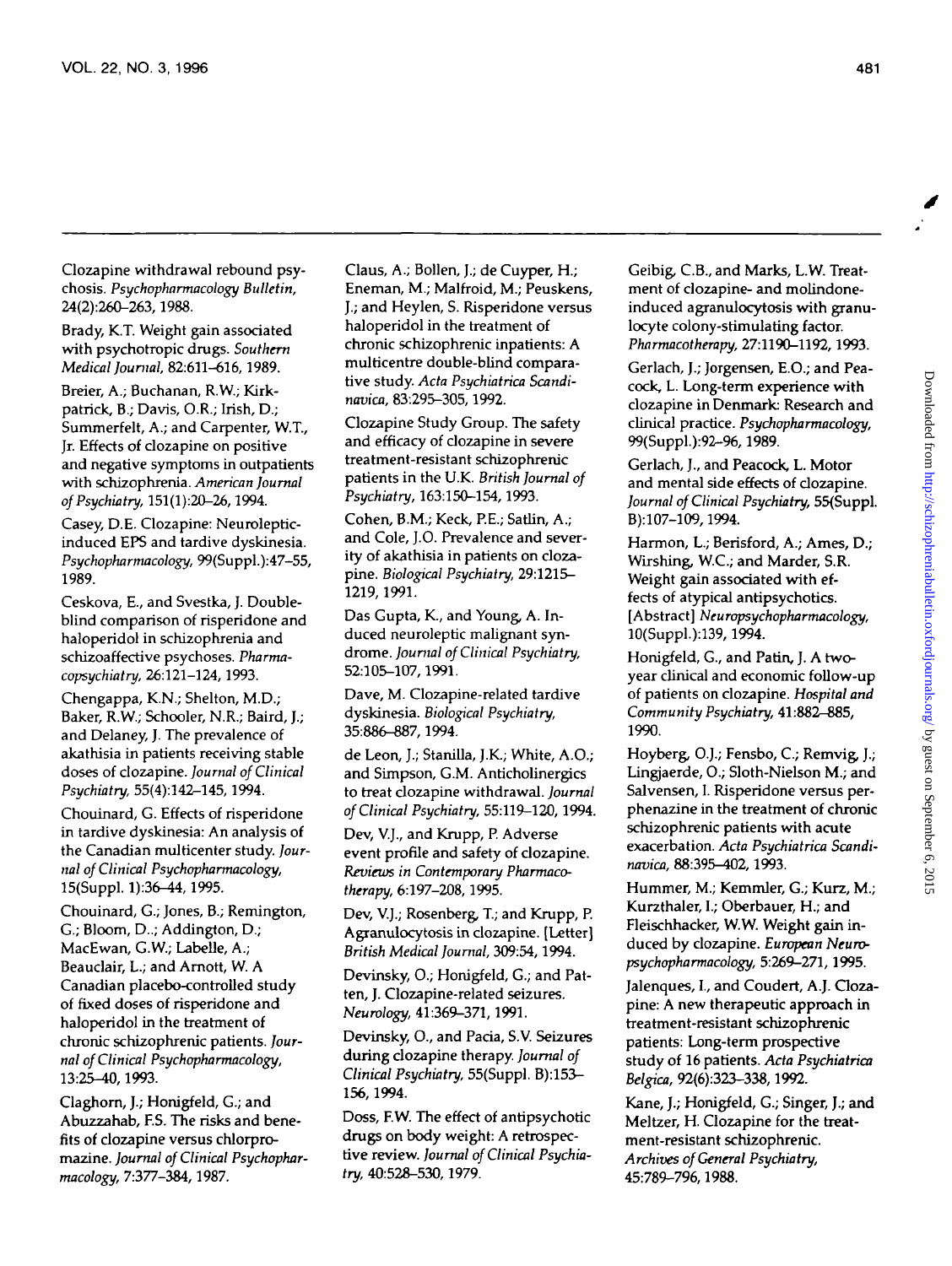Kane, J.; Woerner, M.G.; Pollack, S.; Safferman, A.Z.; and Lieberman, J.A. Does dozapine cause tardive dyskinesia? *Journal of Clinical Psychiatry,* 54{9):327-330,1993.

Kastrup, O.; Gastpar, M.; and Schwartz, M. Acute dystonia due to clozapine. [Letter] *Journal of Neurology, Neurosurgery and Psychiatry,* 57:119,1994.

Kurz, M.; Hummer, M.; Oberbauer, H.; and Fleischhacker, W.W. Extrapyramidal side effects of clozapine and haloperidol. *Psychopharmacology,* 118:52-56,1995.

Lamberti, J.S., and Bellnier, T. Clozapine and tardive dyskinesia. *Journal of Nervous and Mental Disease,* 181:137-138,1993.

Lamberti, J.S.; Bellnier, T; and Schwarzkopf, S.B. Weight gain among schizophrenic patients treated with clozapine. *American Journal of Psychiatry,* 149:689-690,1992.

Leadbetter, R.; Shutty, M.; and Pavalonis, D. Clozapine-induced weight gain: Prevalence and clinical relevance. *American Journal of Psychiatry,* 149:68-72,1992.

Leppig, M.; Bosch, B.; Naber, D.; and Hippius, H. Clozapine in the treatment of 121 outpatients. *Psychopharmacology,* 99:577-579,1989.

Lieberman, J.A.; Kane, J.M.; and Johns, C.A. Clozapine guidelines for clinical management. Review. *Journal of Clinical Psychiatry,* 5O(9):329-338, 1989.

Lieberman, J. A.; Safferman, A.Z.; and Pollack, S. Clinical effects of clozapine in chronic schizophrenia: Response to treatment and predictors of outcome. *American Journal of Psychiatry,* 151:1744-1752, 1994.

Lieberman, J.A.; Saltz, B.L.; Johns, C.A.; Pollack, S.; Borenstein, M.; and Kane, J.M. The effects of dozapine on tardive dyskinesia. *British Journal of Psychiatry,* 158:503-510,1991.

Malow, B.A.; Reese, K.B.; Sato, S.; Bogard, P.J.; Malhotra, A.K.; Su, T.; and Pickar, S.T. Clozapine, myoclonus, and EEG abnormalities. *Epilepsia,* 34(Suppl. 6):129,1993.

Marder, S.R., and Meibach, R.C. Risperidone in the treatment of schizophrenia. *American Journal of Psychiatry,* 151:825-835,1994.

Miller, C.H.; Umbricht, D.S.G.; Lieberman, J.A.; Mohr, R; and Fleischhacker, W.W. "The Prevalence and Severity of Acute Exrrapyramidal Side Effects in Patients Treated With Clozapine, Risperidone, and Conventional Antipsychotics." [Abstract] Presented at the Annual Meeting of the American Psychiatric Association, New York, NY, May 1996.

Miller, D.D.; Sharafuddin, M.J.; and Kathol, R.G. A case of dozapineinduced neuroleptic malignant syndrome. *Journal of Clinical Psychiatry,* 52:99-101,1991.

Min, S.K.; Rhee, C.S.; Kim, C; and Kang, D.Y. Risperidone versus haloperidol in the treatment of chronic schizophrenia patients: A parallel group double-blind comparative trial. Yonsei Medical Journal, 34(2):179-1%, 1993.

Müller, T.; Becker, T.; and Fritze, J. Neurolepic malignant syndrome after dozapine plus carbamazepine. *Lancet,* 1:1499-1500,1988.

Musser, W.S.; Wills, C.D.; and Nimgaonkar, V.L. Is there a rapid relapse after discontinuation of dozapine? [Abstract] *Biological Psychiatry,* 35:742,1994.

Naber, D., and Hippius, H. The European experience with use of clozapine. *Hospital and Community Psychiatry,* 41:886-890,1990.

Naber, D.; Leppig, M.; Grohmann, R.; and Hippius, H. Efficacy and adverse effects in the treatment of schizophrenia and tardive dyskinesia—A retrospective study of 387 patients. *Psychopharmacology,* 99(Suppl.):573-576, 1989.

Nopoulos, P.; Flaum, M.; and Miller, D.D. Atypical neuroleptic malignant syndrome with atypical neuroleptic clozapine-induced NMS without rigidity. *Annals of Clinical Psychiatry,* 2:251-253,1990.

Oren, R.; Granat, E., Shtrussberg, S.; and Matzner, Y. Clozapine-induced agranulocytosis treated with granulocyte macrophage colony stimulating factor. *British Journal of Psychiatry,* 162:686-687,1993.

Palia, S.S., and Clarke, E.J. Clozapine withdrawal syndrome. *Psychiatry Bulletin,* 17:374-375,1993.

Peuskens, J. Risperidone in the treatment of patients with chronic schizophrenia: A multi-national, multi-centre, double-blind, parallel-group study versus haloperidol. *British Journal of Psychiatry,* 166(6)712-733,1995.

Pope, H.; Cole, J.O.; Choras, P.; and Fulwiler, C. Apparent neuroleptic malignant syndrome with clozapine and lithium. *Journal of Nervous and Mental Disease,* 174:493-495,1986.

Povlsen, J.J.; Noring, U.; Fog, R.; and Gerlach, J. Tolerability and therapeutic effect of dozapine. A retrospective investigation of 216 patients treated with dozapine for up to 12 years. *Ada Psychiatrica Scandinavica,* 71:176-185,1985.

Raitasuo, V.; Vataja, R.; and Elomaa, E. Risperidone-induced neuroleptic malignant syndrome in young patient. [Letter] *Lancet,* 344:1705, 1994.

Reddig, A.; Minnema, A.M.; and Tandon, R. Neuroleptic malignant syn